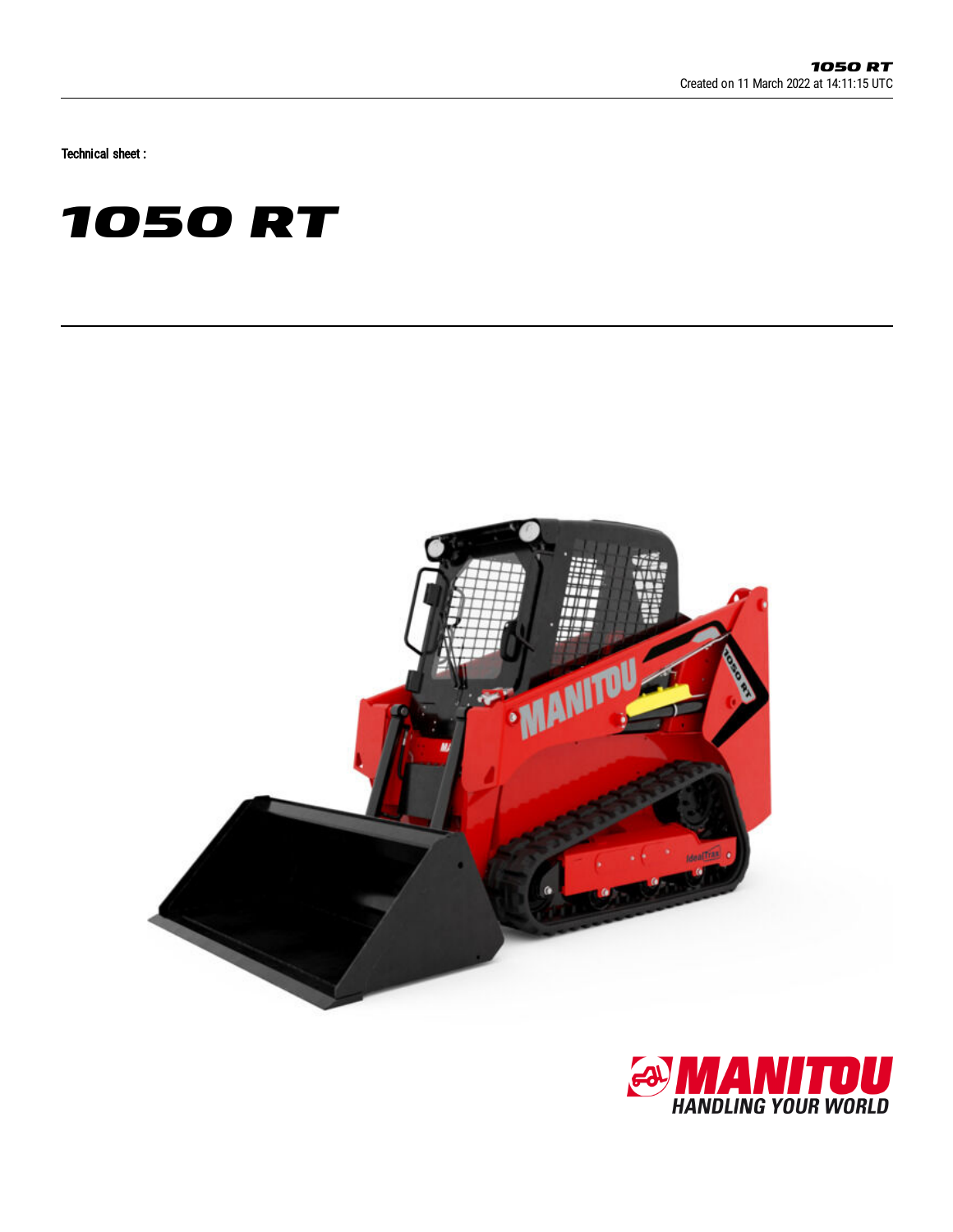| <b>Capacities</b>                         | Metric                 |  |
|-------------------------------------------|------------------------|--|
| <b>Operating Weight</b>                   | 2141 kg                |  |
| Unladen weight                            | 1928 kg                |  |
| Operating Capacity at 35% Tipping Load    | 476 kg                 |  |
| Operating Capacity At 50% Tipping Load    | 680 kg                 |  |
| Tipping capacity                          | 1361 kg                |  |
| <b>Weight and dimensions</b>              |                        |  |
| Overall Operating Height - Fully Raised   | h27<br>3650 mm         |  |
| Height to Hinge Pin - Fully Raised        | h28<br>2769 mm         |  |
| Reach - Fully Raised                      | dp1<br>673.10 mm       |  |
| Dump angle at full height                 | 38°<br>a5              |  |
| Dump Height - Fully Raised                | h29<br>2134 mm         |  |
| Maximum Rollback Angle - Fully Raised     | 102°<br>a4             |  |
| Overall Height to Top of ROPS             | h17<br>1816 mm         |  |
| Overall length with bucket                | 2985 mm<br>116         |  |
|                                           | 1<br>2258 mm           |  |
| Overall Length without Bucket             | h31<br>1466 mm         |  |
| <b>Specified Height</b>                   |                        |  |
| Reach at Specified Height                 | r4<br>991 mm           |  |
| Dump angle at specified height            | 72°<br>a17             |  |
| Maximum Rollback Angle at Ground          | 32°<br>a13             |  |
| <b>Carry Position</b>                     | d5<br>127 mm           |  |
| Maximum Rollback Angle at Carry Position  | 32°<br>a14             |  |
| <b>Digging Position</b>                   | h32<br>0 <sub>mm</sub> |  |
| Angle of Departure with STD Counterweight | $35$ $^{\circ}$        |  |
| Ground clearance                          | 191 mm<br>m4           |  |
| Track gauge                               | <b>b10</b><br>1039 mm  |  |
| Track Shoe Width                          | <b>b20</b><br>250 mm   |  |
| Crawler base                              | 1283 mm<br>y2          |  |
| Overall width less bucket                 | b1<br>1290 mm          |  |
| <b>Bucket Width</b>                       | 1372 mm<br>e1          |  |
| Clearance Radius - Front with Bucket      | <b>b18</b><br>1854 mm  |  |
| Clearance Circle - Rear                   | 1290 mm<br>wa1         |  |
| Maximum rollback at specified height      | 72°                    |  |
| Angle of Approach                         | 90°<br>a3              |  |
| Grouser Height                            | 25 mm                  |  |
| Track Type / Track Rollers / Roller Type  | Rubber / 4 / Steel     |  |
| <b>Performances</b>                       |                        |  |
| Ground Speed - Single Speed               | 10.10 km/h             |  |
| Drawbar Pull/Tractive Effort              | 1996 kg                |  |
| Bucket Breakout - Tilt Cylinder           | 1346 kg                |  |
| Bucket Breakout - Lift Cylinder           | 1376 kg                |  |
| <b>Engine</b>                             |                        |  |
|                                           | Yanmar                 |  |
| Engine brand                              |                        |  |
| Engine model                              | 3TNV88C-KMS            |  |
| Motor Type                                | <b>Radial Piston</b>   |  |
| Gross Power (kW) / Power                  | 25.50 kW / 2800 rp     |  |
| Net Power (kW) / Power                    | 23.70 kW / 2800 rp     |  |
| Max. torque                               | 109.40 Nm              |  |
| Battery                                   | 12 V                   |  |
| Cold Cranking Amps at Temperature (CCA)   | 800 A                  |  |
| Alternator - Voltage / Ampere             | 12 V / 55 A            |  |
| <b>Hydraulics</b>                         |                        |  |
| Standard flow - Auxiliary hydraulics      | 55 l/min               |  |
| <b>Tank capacities</b>                    |                        |  |
| Oil Pan Capacity                          | 5.871                  |  |
| Hydraulic tank capacity                   | 301                    |  |
| Fuel tank                                 | 361                    |  |
| Coolant system capacity                   | 6.621                  |  |
| Displacement / Number of cylinders        | $1.64$   / 3           |  |
| Noise and vibration                       |                        |  |
| Environmental noise (LwA)                 | 101 dB                 |  |
| Noise at driving position (LpA)           | 85.80 dB               |  |
| <b>Miscellaneous</b>                      |                        |  |
| <b>Ground Pressure</b>                    | 0.33 Bar               |  |
|                                           |                        |  |

| <b>Metric</b>       |
|---------------------|
| 2141 kg             |
| 1928 kg             |
| 476 kg              |
| 680 kg              |
|                     |
| 1361 kg             |
|                     |
| 3650 mm             |
| 2769 mm             |
| 673.10 mm           |
| 38 $^{\circ}$       |
| 2134 mm             |
| 102°                |
| 1816 mm             |
| 2985 mm             |
| 2258 mm             |
| 1466 mm             |
| 991 mm              |
| 72°                 |
| $32$ $^{\circ}$     |
| 127 mm              |
| 32°                 |
| 0 <sub>mm</sub>     |
| 35°                 |
| 191 mm              |
| 1039 mm             |
| 250 mm              |
| 1283 mm             |
| 1290 mm             |
| 1372 mm             |
| 1854 mm             |
| 1290 mm             |
| 72°                 |
|                     |
| $90°$               |
| 25 mm               |
| Rubber / 4 / Steel  |
|                     |
| 10.10 km/h          |
| 1996 kg             |
| 1346 kg             |
| 1376 kg             |
|                     |
| Yanmar              |
| 3TNV88C-KMS         |
| Radial Piston       |
| 25.50 kW / 2800 rpm |
| 23.70 kW / 2800 rpm |
| 109.40 Nm           |
| 12 V                |
| 800 A               |
| 12 V / 55 A         |
|                     |
| 55 l/min            |
|                     |
| 5.87                |
| 30                  |
| 36 l                |
| 6.621               |
| $1.64$   $/3$       |
|                     |
| 101 dB<br>85.80 dB  |
|                     |
| 0.33 Bar            |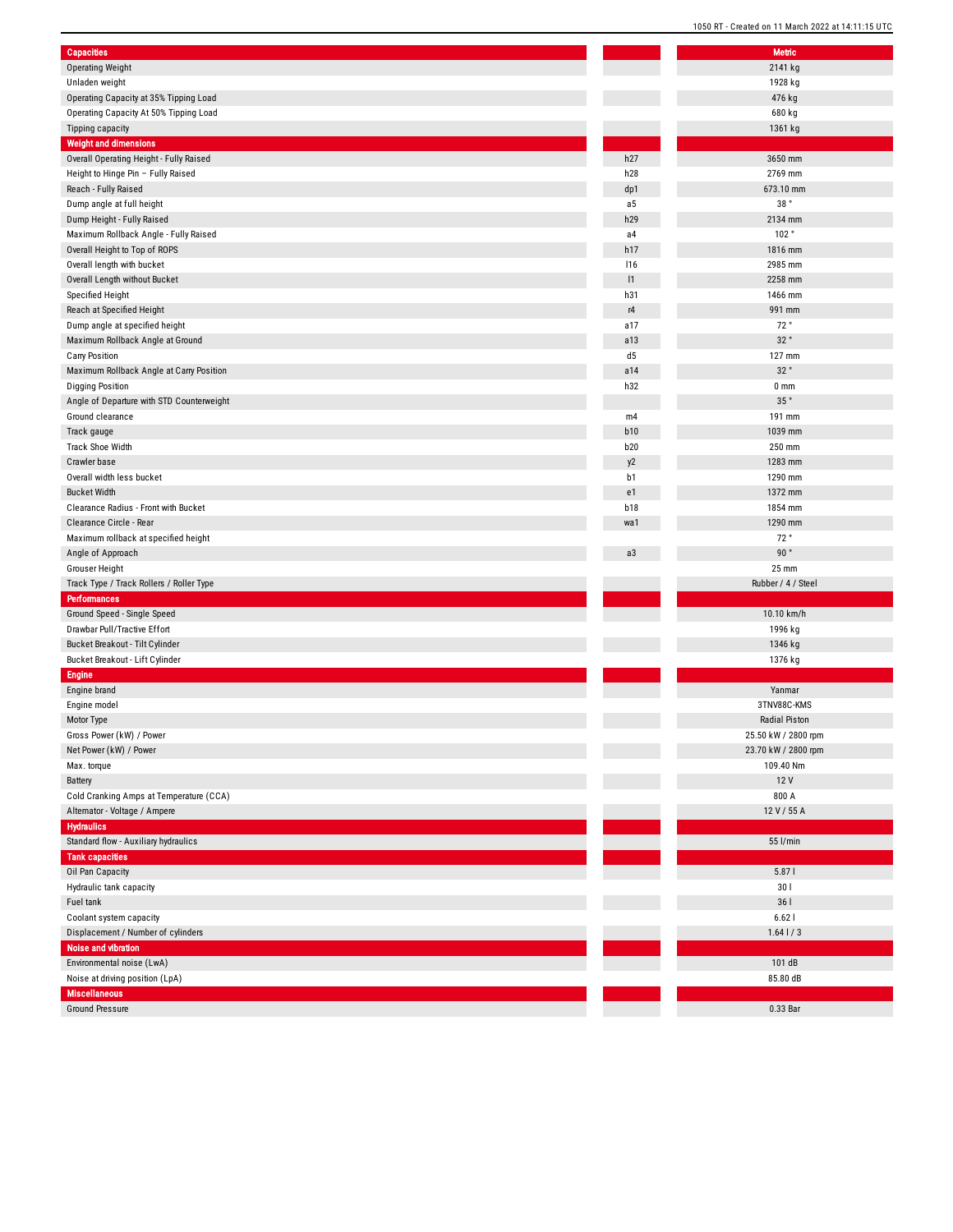





## Equipment

| <b>Lifting function</b>                                  |          |
|----------------------------------------------------------|----------|
| All-Tach® Attachment Mounting System                     | Standard |
| <b>Auxiliary Hydraulics</b>                              | Standard |
| IdealTrax <sup>™</sup> Automatic Track Tensioning System | Standard |
| <b>Motorization/Power</b>                                |          |
| Combination Radiator & Hydraulic Oil Cooler              | Standard |
| Dual-Element Air Cleaner with Indicator                  | Standard |
| Engine Auto-Shutdown System                              | Optional |
| <b>Glowplugs Starts Assist</b>                           | Standard |
| <b>Operator station</b>                                  |          |
| <b>Full-Suspension Seat</b>                              | Optional |
| Multi-Function Display Screen                            | Standard |
| ROPS/FOPS Level II Overhead Guard                        | Standard |
| Other options                                            |          |
| Selectable Self-Leveling Hydraulic Lift Action 4         | Optional |
| <b>Safety</b>                                            |          |
| <b>Anti-Vandalism Protection</b>                         | Standard |
| Back-Up Alarm                                            | Standard |
| Easy Manager                                             | Standard |
| Engine Alert System with Error Display                   | Standard |
| <b>Secondary functions</b>                               |          |
| Counterweight                                            | Standard |